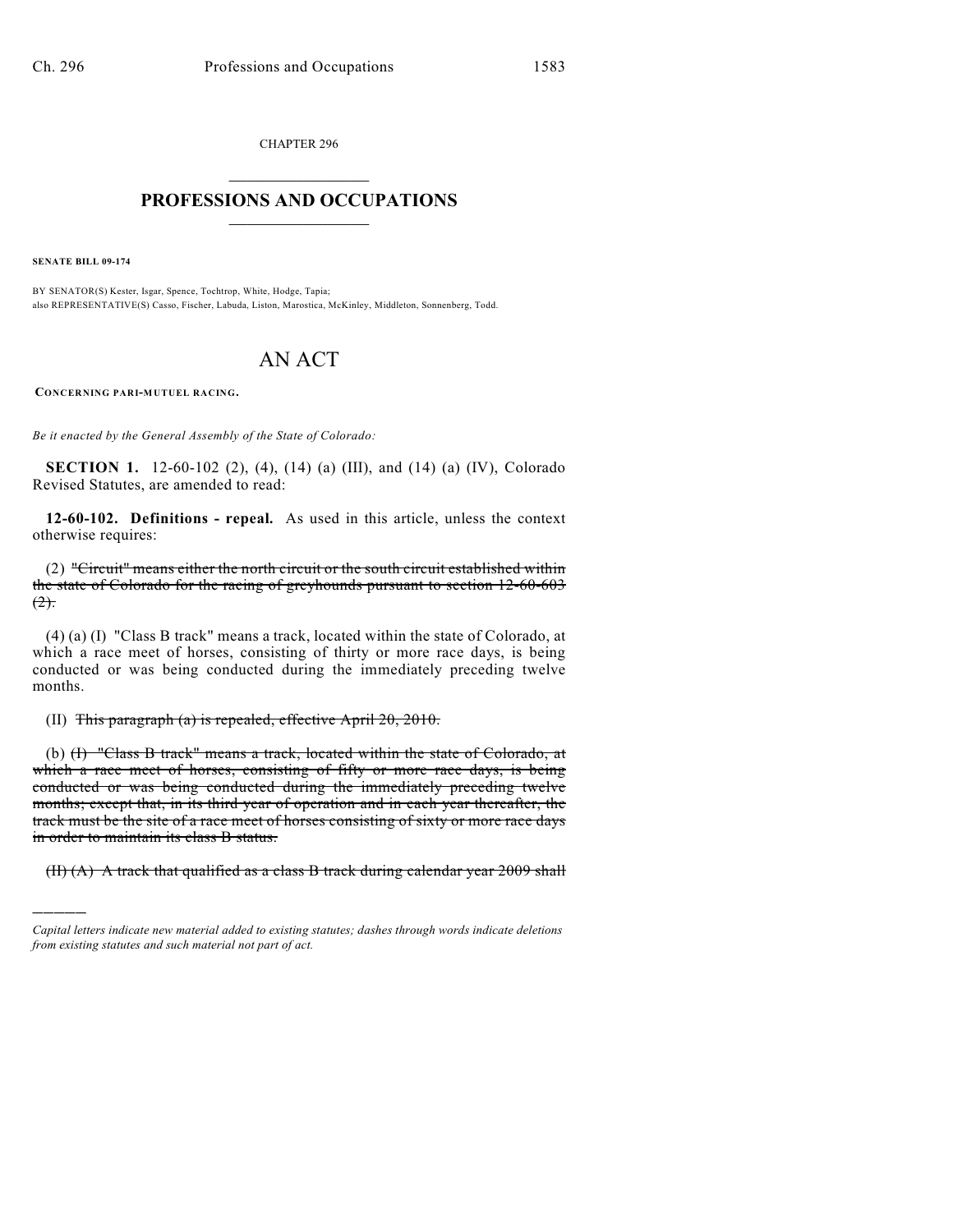maintain its class B status for calendar year 2010 if it applies for a license to conduct, during 2010, a race meet of horses consisting of sixty or more race days or, if 2010 is the track's first or second year of operation, fifty or more race days.

(B) This subparagraph (II) is repealed, effective April 20, 2011.

(III) This paragraph (b) is effective April 20, 2010.

(14) (a) "In-state simulcast facility" means:

(III) A facility operated by a licensee who was licensed to hold a race meet of greyhounds in 2003 so long as one or more greyhound tracks are operating in Colorado in accordance with section  $12-60-602$  (5) (a) (I); or

(IV) An additional facility that is operated by and is the responsibility of the licensee of a class B horse track or greyhound track, located in Colorado, and used for the handling of wagers placed on simulcast races received by such track or facility. The number of such additional facilities shall not exceed one per operating license. An in-state simulcast facility as defined by subparagraph (III) of this paragraph (a) may operate one additional facility in accordance with this article. Such additional facilities THE TOTAL NUMBER OF FACILITIES LICENSED TO HOLD A RACE MEET IN 2003 PLUS ONE ADDITIONAL FACILITY PER LICENSEE AS AUTHORIZED UNDER THIS ARTICLE. SUCH ADDITIONAL FACILITIES SHALL BE LICENSED IN ACCORDANCE WITH SECTION 12-60-504 AND shall not be located within fifty miles of any class B horse track or greyhound track operated by another licensee without the written consent of such other licensee. The commission shall establish by rule the means of obtaining such consent.

**SECTION 2.** 12-60-202 (3) (d) and (3) (h), Colorado Revised Statutes, are amended, and the said 12-60-202 is further amended BY THE ADDITION OF A NEW SUBSECTION, to read:

**12-60-202. Director - qualifications - powers and duties - repeal.** (3) The director, as administrative head of the division, shall direct and supervise all administrative and technical activities of the division. In addition to the duties imposed upon the director elsewhere in this article, it shall be the director's duty:

(d) To confer, as necessary or desirable and not less than once each month QUARTER, with the commission on the conduct of racing;

(h) To annually prepare and submit to the commission, for its approval, a proposed budget for the ensuing fiscal year, which budget shall present a complete financial plan setting forth all proposed expenditures and anticipated revenues of the division. The fiscal year of the division shall commence on July 1 and end on June 30 of each year ESTABLISH AND ADJUST FEES FOR ALL LICENSES AND REGISTRATIONS ISSUED PURSUANT TO THIS ARTICLE IN AN AMOUNT SUFFICIENT TO GENERATE REVENUE THAT APPROXIMATES THE DIRECT AND INDIRECT COST OF ADMINISTERING THIS ARTICLE; EXCEPT THAT AN INCREASE OF MORE THAN TEN PERCENT IN THE FEE FOR AN OCCUPATIONAL LICENSE OR REGISTRATION SHALL BE SUBJECT TO RATIFICATION BY THE COMMISSION. SUCH FEES SHALL BE CREDITED TO THE RACING CASH FUND CREATED IN SECTION 12-60-205.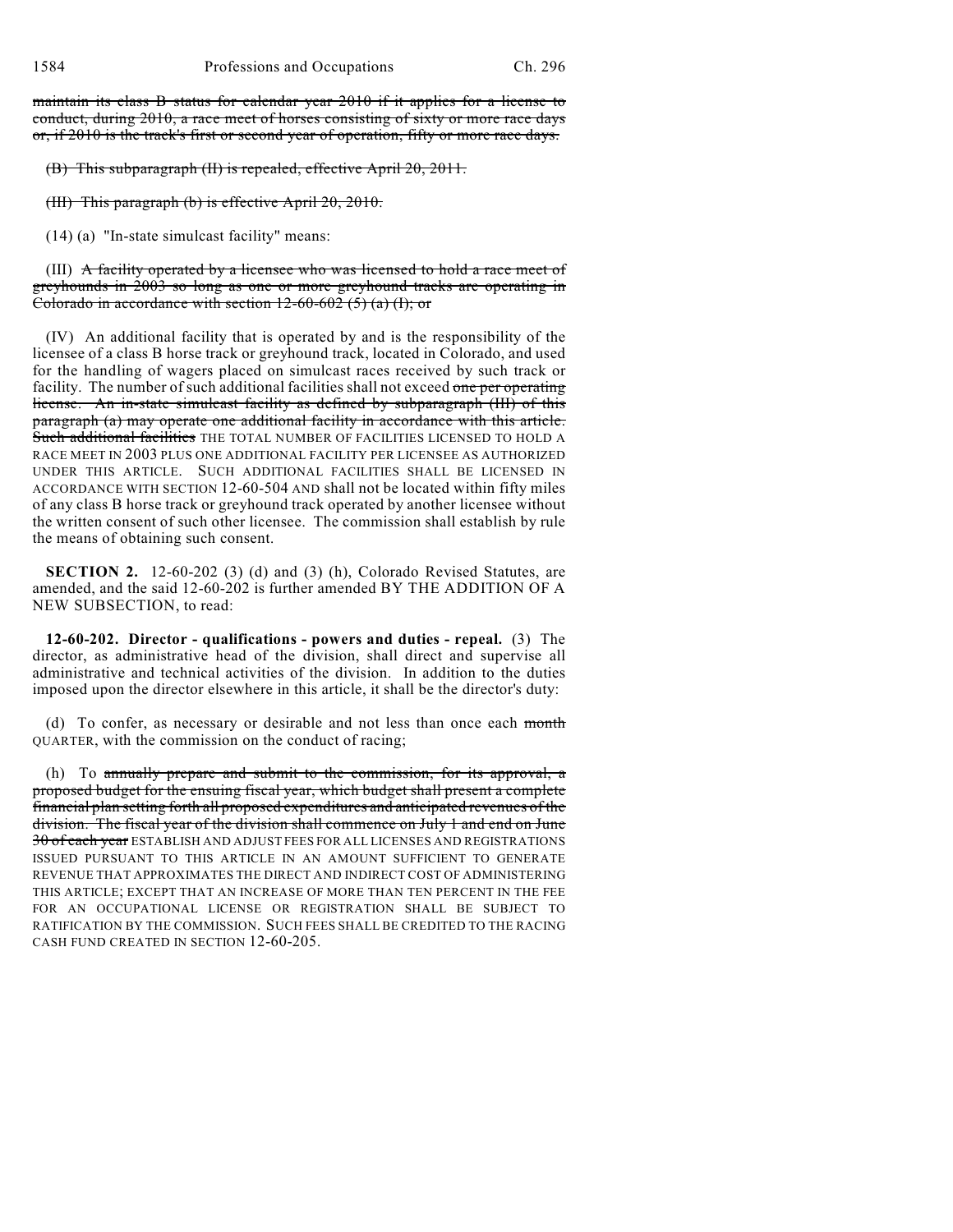#### Ch. 296 Professions and Occupations 1585

(4) (a) ON OR BEFORE JANUARY 15, 2010;JANUARY 15, 2011; AND JANUARY 15, 2012; THE DIRECTOR, IN CONSULTATION WITH THE COMMISSION, SHALL PREPARE AND DELIVER TO THE SENATE AGRICULTURE AND NATURAL RESOURCES COMMITTEE AND THE HOUSE AGRICULTURE, LIVESTOCK, AND NATURAL RESOURCES COMMITTEE, OR THEIR SUCCESSOR COMMITTEES, A REPORT ON THE STATUS OF THE PARI-MUTUEL INDUSTRY FOLLOWING THE PASSAGE OF SENATE BILL 09-174, ENACTED IN 2009, AND INCLUDING, IN PARTICULAR, INFORMATION ON THE FINANCIAL STATUS OF HORSE AND GREYHOUND RACING.

(b) THIS SUBSECTION (4) IS REPEALED, EFFECTIVE JULY 1, 2012.

**SECTION 3.** 12-60-301 (1) (h), Colorado Revised Statutes, is amended to read:

**12-60-301. Racing commission - creation.** (1) There is hereby created, within the division of racing events, the Colorado racing commission. The commission shall consist of five members, all of whom shall be citizens of the United States and shall have been residents of this state for the past five years. The members shall be appointed by the governor, with the consent and approval of the senate. No member shall have been convicted of a felony or gambling-related offense, notwithstanding the provisions of section 24-5-101, C.R.S. No more than three of the five members shall be members of the same political party. At the first meeting of each fiscal year, a chair and vice-chair of the commission shall be chosen from the membership by a majority of the members. Membership and operation of the commission shall additionally meet the following requirements:

(h) The commission shall hold at least one meeting each month QUARTER and such additional meetings as may be prescribed by rules of the commission. In addition, special meetings may be called by the chair, any two commission members, or the director, if written notification of such meeting is delivered to each member at least seventy-two hours prior to such meeting. Notwithstanding the provisions of section 24-6-402, C.R.S., in emergency situations in which a majority of the commission certifies that exigencies of time require that the commission meet without delay, the requirements of public notice and of seventy-two hours' actual advance written notice to members may be dispensed with, and commission members as well as the public shall receive such notice as is reasonable under the circumstances. Any action by the commission during such emergency meetings shall be limited to those issues relating to the emergency situation for which the meeting was called.

**SECTION 4.** 12-60-503 (1) (b) and (2) (a), Colorado Revised Statutes, are amended to read:

**12-60-503. Rules of the commission - licensing.** (1) (b) The commission may issue a temporary or conditional license or registration for up to a maximum of ninety days for any license or registration authorized under this article.

(2) (a) Every person holding a license or registration under this article, every person operating an in-state simulcast facility, and every owner or trainer of any horse or greyhound licensed to enter any racing contest under this article shall comply with all rules and orders issued by the commission. It is unlawful for any person to work upon the premises of a racetrack without first obtaining from the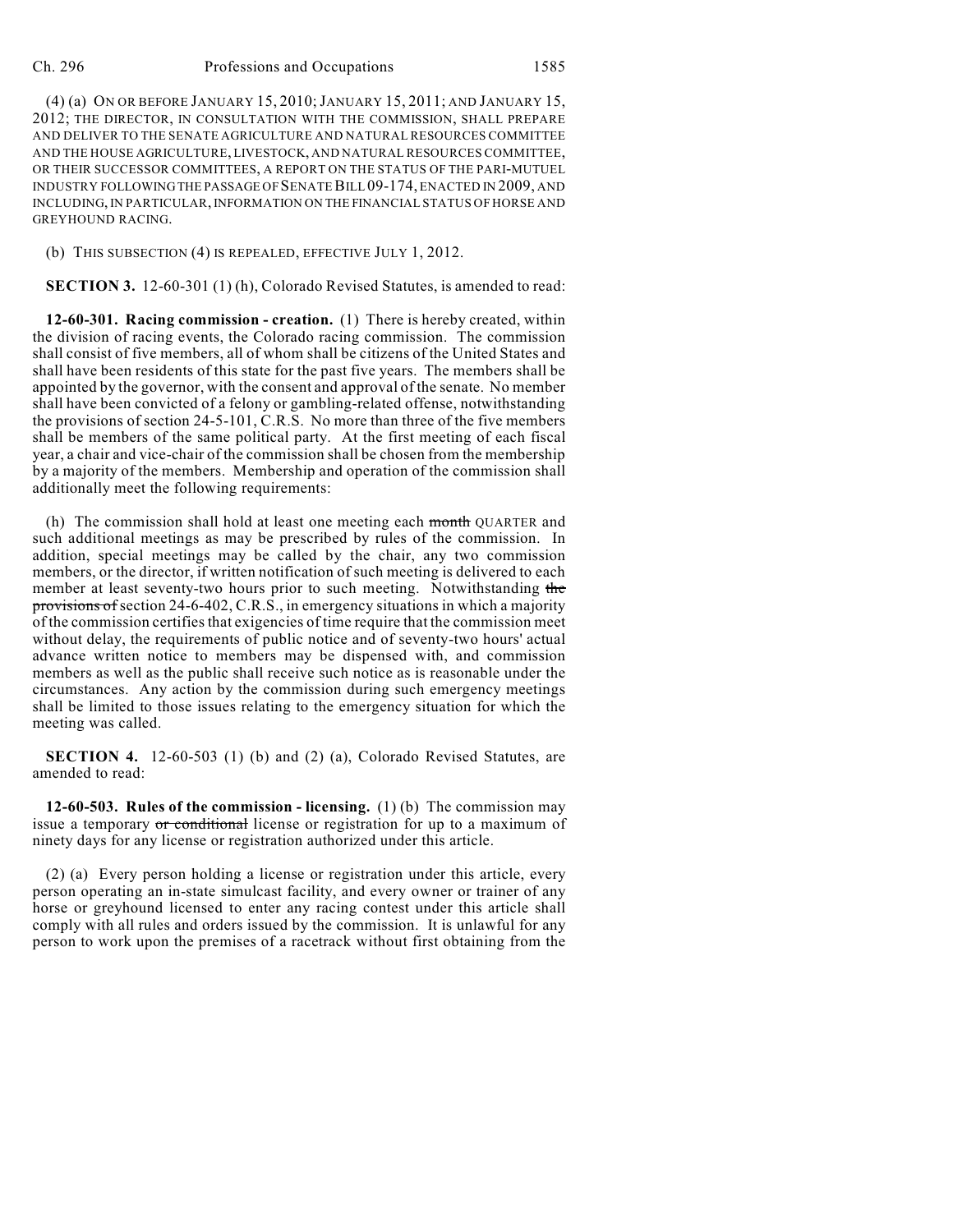commission a license or registration for such activity. The commission may waive this licensing or registration requirement for such occupational categories as the commission, in its discretion, deems unnecessary to be licensed or registered. This licensing or registration requirement does not apply to the members of the commission or its employees or to persons whose only participation is individually as spectator or bettor. It is unlawful for any person who owns or leases a racing animal to allow such animal to race in this state without first obtaining an owner's license or registration from the commission, as prescribed by the rules of the commission. The commission in its discretion may extend the validity of any license issued for a period not to exceed three years, and the fee for such license shall be increased proportionately; except that no temporary or conditional license or registration shall be issued for a period longer than ninety days. It is unlawful for any person to hold any race meet with pari-mutuel wagering without obtaining a license therefor. It is unlawful for any person to operate an in-state simulcast facility unless that person is a licensee that has been licensed within the year to hold a race meet or is a licensee that has a written simulcast racing agreement with the in-state host track or out-of-state host track from which the simulcast race is broadcast and has filed a copy of the written simulcast racing agreement with the commission prior to operation as an in-state simulcast facility.

**SECTION 5.** 12-60-511 (5) (b), Colorado Revised Statutes, is amended to read:

**12-60-511. Eligibility to operate race meets - renewal or revocation.** (5) (b) Except as otherwise provided in this article, in its sound discretion, the commission may allot different dates for race meets, different dates for racing within a race meet, and a different number of races on such dates from those requested in the application for renewal. In making such allotment of dates, the commission shall do so in its sound discretion and shall endeavor to allot to each applicant the dates requested in the respective applications so filed by the applicants, after giving due consideration to all factors involved, including the interests of the respective applicants and the public and the best interests of racing, and avoiding, whenever possible, conflicts in live greyhound race dates between greyhound tracks in the same circuit or a conflict in live horse race dates between class A tracks or between class B tracks located within fifty miles of each other; except that the commission may allot dates to a state, county, or other fair commission or association holding not more than one race meet annually for a period not exceeding six days, notwithstanding that such dates conflict with the dates allotted to another applicant conducting live racing of the same type animals. When the granting of requested initial or renewal race dates would result in a conflict, the commission, in its discretion, may grant race dates so as to avoid such conflict to the extent possible, giving preference to requests for race dates from license applicants whose licensed race meet in the previous year included such race dates.

**SECTION 6.** 12-60-602 (4) (a), (4) (b), (5) (a) (I), (5) (a) (III), (5) (a) (IV), (5) (b) (I) (A), (5) (b) (I.5), (5) (b) (II), (5) (b) (II.5), (5) (b) (IV), and (5) (b) (V) (C), Colorado Revised Statutes, are amended to read:

**12-60-602. Simulcast facilities and simulcast races - unlawful act - repeal.** (4) (a) (I) A race meet of horses that is conducted at an in-state host track may be received as a simulcast race by any simulcast facility; except that, notwithstanding any consent granted pursuant to section 12-60-102 (14), an in-state simulcast facility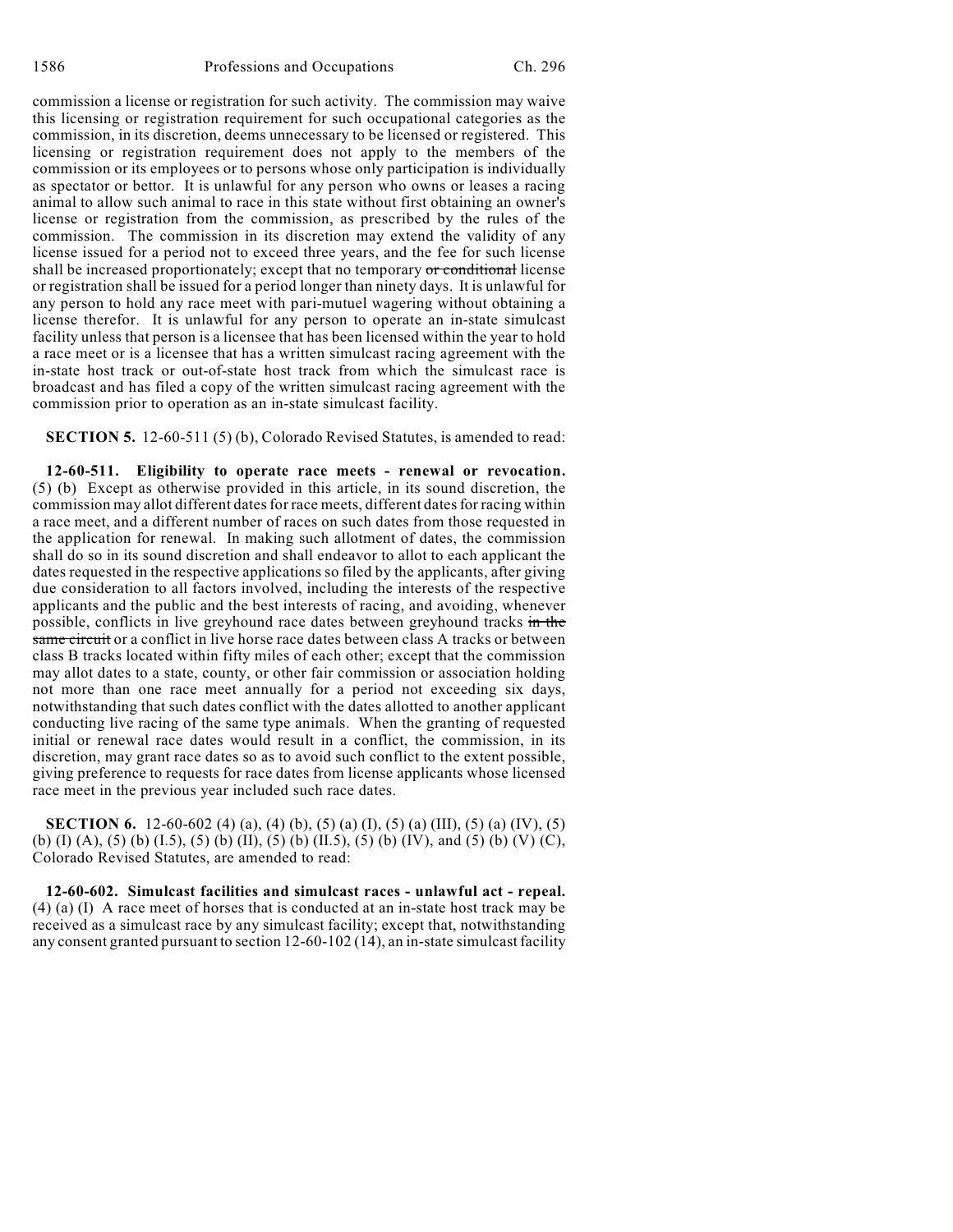that is located within fifty miles of a horse track that has held, within the previous twelve months, or is licensed and scheduled to hold within the next twelve months, a horse race meet of no less than thirty race days, may not receive simulcast races of horses on any day on which such horse track is running live horse races unless the licensee of such horse track consents thereto.

#### (II) This paragraph (a) is repealed, effective April 20, 2010.

(b)  $(H)$  A race meet of horses that is conducted at an in-state host track may be received as a simulcast race by any simulcast facility; except that, notwithstanding any consent granted pursuant to section 12-60-102 (14), an in-state simulcast facility that is located within fifty miles of a horse track that has held within the previous twelve months, or is licensed and scheduled to hold within the next twelve months, a horse race meet of no less than fifty race days, or no less than sixty race days if such twelve-month period includes any portion of the track's third or subsequent year of operation, may not receive simulcast races of horses on any day on which the horse track is running live horse races unless the licensee of the horse track consents thereto.

#### (II) This paragraph (b) is effective April 20, 2010.

(5) (a) (I) (A) EXCEPT AS OTHERWISE PROVIDED IN SUB-SUBPARAGRAPH (B) OF THIS SUBPARAGRAPH (I), an in-state simulcast facility that is located on the premises of a greyhound track that is currently conducting a live race meet may receive up to seven days of simulcast greyhound races from out-of-state host tracks during any week in which a total of five days of live greyhound racing of at least ten races each day are conducted in Colorado by one or more licensees. Such total includes, and is not in addition to, the days on which live racing is held. Any live race day that is canceled by the division due to weather or other unusual conditions shall be credited toward the five-day minimum if at least ten races were scheduled on that day. Thanksgiving day and Christmas day shall be credited toward the five-day minimum. The commission shall apportion no more than two hundred fifty out-of-state simulcast race days equitably among greyhound tracks based upon the number of live race days. An in-state simulcast facility shall not simulcast more than the number of race days apportioned to such facility by the commission.

(B) THE COMMISSION MAY GRANT AN EXCEPTION TO ANY OF THE REQUIREMENTS SET FORTH IN SUB-SUBPARAGRAPH (A) OF THIS SUBPARAGRAPH (I) UPON THE REQUEST OF A LICENSEE AUTHORIZED TO CONDUCT LIVE GREYHOUND RACING AND WITH THE CONSENT OF THE ORGANIZATION REPRESENTING THE MAJORITY OF THE KENNEL OPERATORS AT THAT LICENSED GREYHOUND TRACK IF SUCH ORGANIZATION EXISTS AT THE TIME, OR THE GROUP REPRESENTING THE MAJORITY OF GREYHOUND OPERATORS AS OF JANUARY 1, 2008.

(III) An in-state simulcast facility that is not located on the premises of a greyhound track conducting a live race meet may only receive a broadcast signal of simulcast greyhound races and conduct pari-mutuel wagering on the broadcast signal of such greyhound races conducted at an out-of-state host track ONLY through an in-state simulcast facility that is located on the premises of a greyhound track conducting a live race meet. If more than one THERE IS NO greyhound track is conducting a live race meet, concurrently, an in-state simulcast facility may, only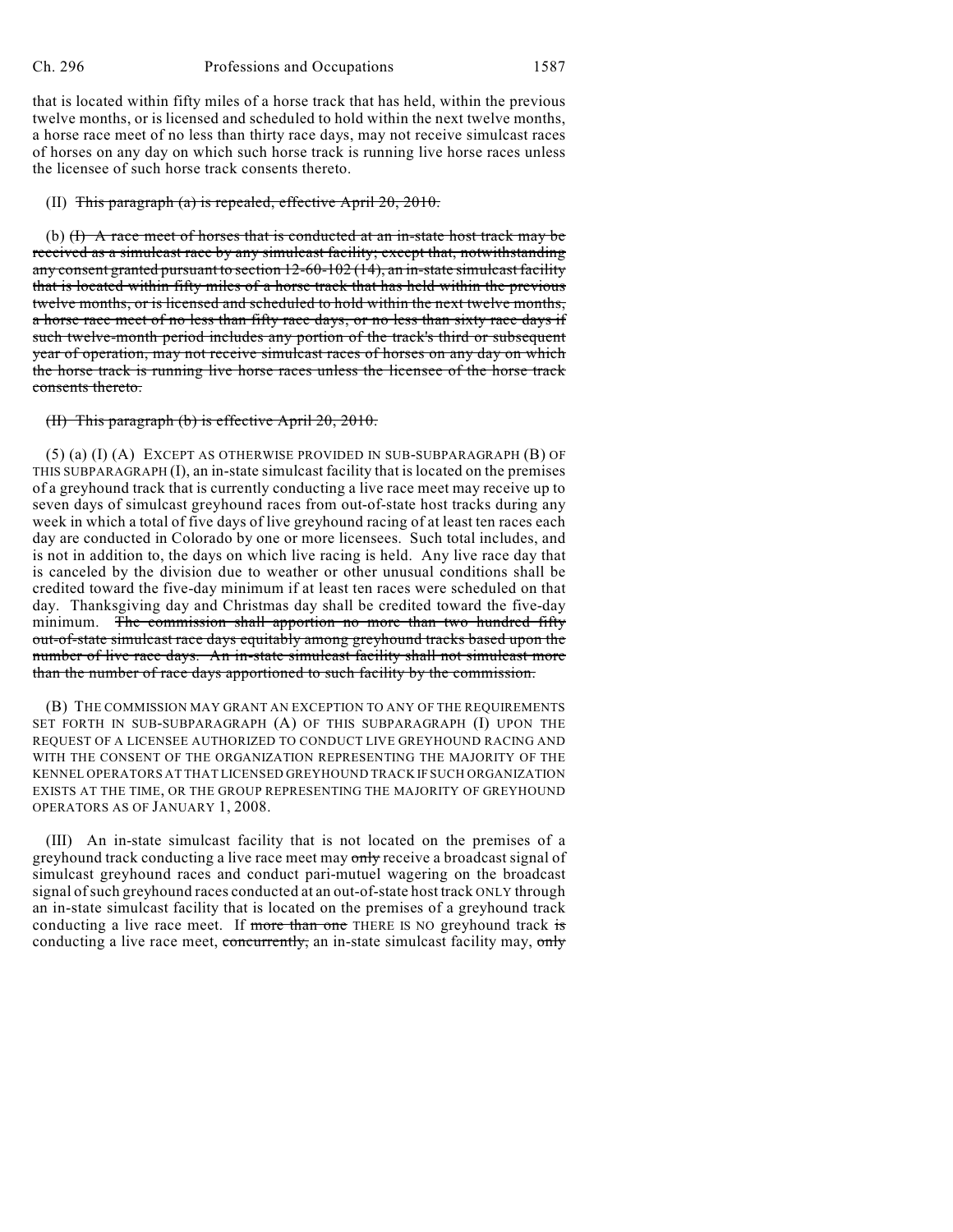1588 Professions and Occupations Ch. 296

TO AND INCLUDING JUNE 30, 2014, AND SUBJECT TO THE COMMISSION'S APPROVAL, receive the broadcast signal OF GREYHOUNDS from an out-of-state host track and conduct pari-mutuel wagering on such signal through an in-state simulcast facility located on the premises of a greyhound track in the same circuit as the in-state simulcast facility CLASS B TRACK THAT HAS CONDUCTED, OR IS SCHEDULED TO CONDUCT DURING THE NEXT TWELVE MONTHS, A LIVE RACE MEET OF HORSES OF AT LEAST THE DURATION REQUIRED FOR A CLASS B TRACK.

(IV) Five percent of the gross receipts from pari-mutuel wagers placed at an in-state simulcast facility on simulcast greyhound races shall be deposited into the purse fund at the track hosting the current live greyhound meet through which the in-state simulcast facility receives the broadcast signal and distributed consistently with section 12-60-702 (1) (d.5), (1) (e) (I), and (1) (e) (II); EXCEPT THAT, IF A SIGNAL IS RECEIVED THROUGH A CLASS B TRACK, GROSS RECEIPTS SHALL BE DISTRIBUTED IN ACCORDANCE WITH SECTION 12-60-701 (2).

(b) (I) (A) An in-state simulcast facility that is located on the premises of a class B track may receive each year, up to a total of two hundred fifty days of simulcast horse races from an out-of-state host track AS AUTHORIZED BY THE COMMISSION. Such total includes, and is not in addition to, the days on which live racing is held. This sub-subparagraph (A) is repealed, effective April 20, 2010.

 $(1.5)$   $(A)$  An in-state simulcast facility that is located on the premises of a horse track that runs a horse race meet of at least fifty live race days, or at least sixty live race days if the horse race meet is held during any portion of the track's third or subsequent year of operation, may receive, each year, three days of simulcast horse races from an out-of-state host track for each day of live horse racing conducted at the horse track during such year.

## (B) This subparagraph (I.5) is effective April 20, 2010.

(II) (A) An in-state simulcast facility that is not located on the premises of a horse track that runs a horse race meet of at least thirty live race days may only receive a broadcast signal of a simulcast horse race conducted at an out-of-state host track ONLY through an in-state simulcast facility that is located on the premises of a horse track that runs a horse race meet of at least thirty live race days.

### (B) This subparagraph (II) is repealed, effective April 20, 2010.

 $(II.5)$   $(A)$  An in-state simulcast facility that is not located on the premises of a horse track that runs a horse race meet of at least fifty live race days, or at least sixty live race days if the horse race meet is held during any portion of the track's third or subsequent year of operation, may only receive a broadcast signal of a simulcast horse race conducted at an out-of-state host track through an in-state simulcast facility that is located on the premises of a horse track that runs a horse race meet of at least fifty live race days, or at least sixty live race days if the horse race meet is held during any portion of the track's third or subsequent year of operation.

(B) This subparagraph (II.5) is effective April 20, 2010.

(IV) On any day on which an in-state host track is running live races of horses,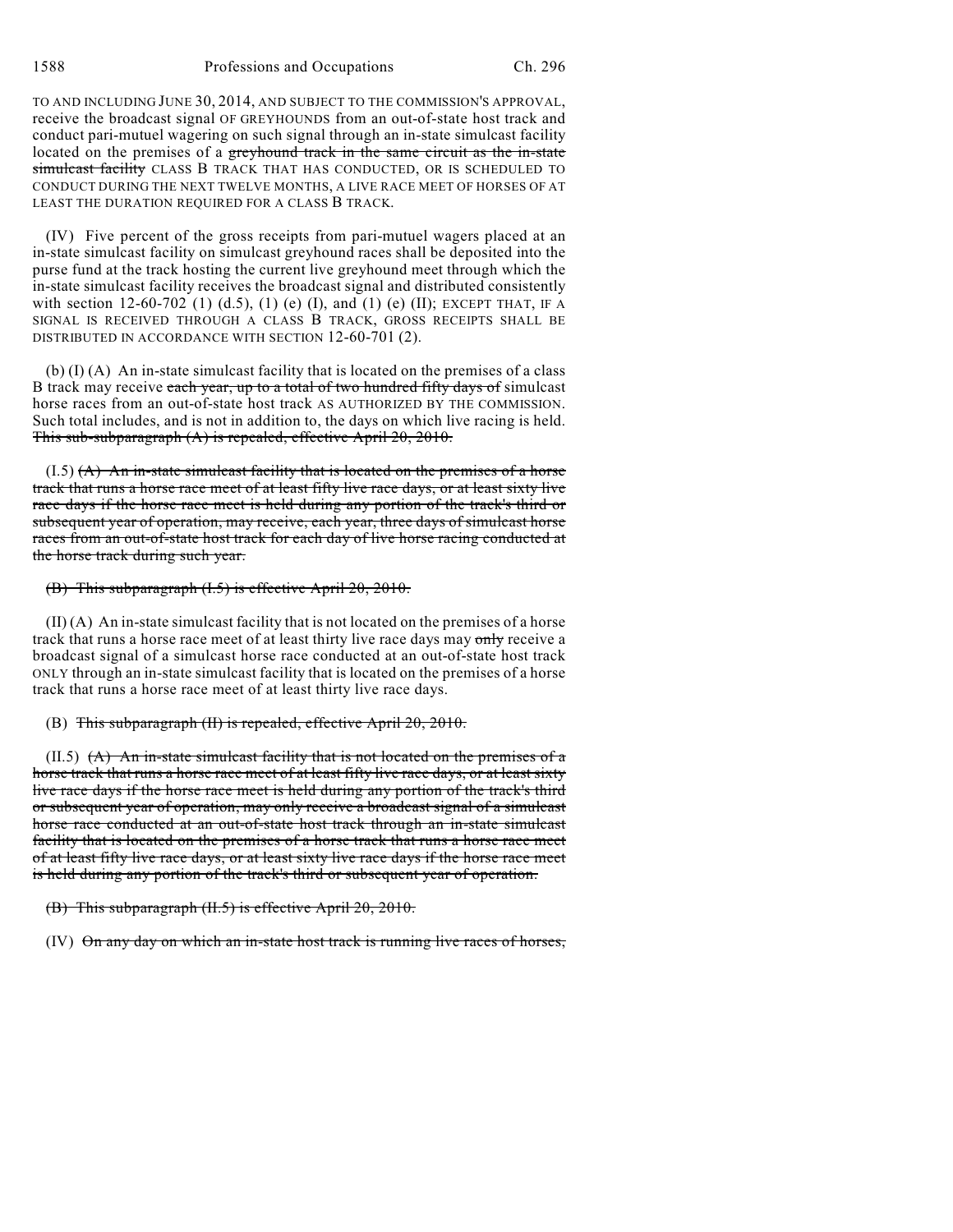such track may receive no more than four simulcast races of horses from an out-of-state host track; except that the commission may, in its discretion, increase the number of allowable simulcasts for good cause shown by a licensee. All simulcasting  $\sigma$  OF horse races shall comply with the provisions of the federal "Interstate Horseracing Act of 1978", 15 U.S.C. secs. 3001-3007, as amended.

(V) (C) During operating year 2010-11 and thereafter, an in-state simulcast facility located on the premises of a class B track may begin to receive its allotted number of days of simulcast horse races pursuant to subparagraph (I.5) of this paragraph (b) immediately, notwithstanding that no live racing has yet taken place at the track during the operating year, if the track has applied for a license to conduct, during the operating year, a race meet of horses consisting of fifty or more race days or, if the operating year includes all or part of the track's third or subsequent year of operation, sixty or more race days. The number of simulcast days allotted shall be based on the number of days of live racing for which the license is sought, using the formula set forth in subparagraph (I.5) of this paragraph  $(b)$ .

**SECTION 7.** 12-60-603 (1) (c) (I) and (2), Colorado Revised Statutes, are amended to read:

**12-60-603. Duration of meets.** (1) (c) In order to promote live racing of both horses and greyhounds throughout the state of Colorado, the commission, when determining the number and kind of race meets held and the dates and times of races held at such race meets, may take into consideration the interests of the racing industry as a whole throughout the state but shall give particular consideration to the racing dates and times requested by or assigned to the following:

(I) In the case of greyhound tracks, other greyhound tracks; in the same circuit;

(2) (a) For the operation of greyhound tracks, the state shall be divided into one north and one south circuit, which consist, respectively, of the areas north and south of a latitudinal line drawn through the location of the Douglas County courthouse in the town of Castle Rock as of June 6, 1991.

(b) The commission shall license greyhound tracks which are located in the north circuit for race meets of a duration of up to one hundred twenty consecutive days, unless the license applicant, in its application, requests nonconsecutive days or a shorter period. The commission shall license greyhound tracks which are located in the south circuit for race meets of a duration of up to one hundred eighty consecutive days unless the license applicant, in its application, requests nonconsecutive days or a shorter period.

(c) Each greyhound track shall be licensed by the commission to conduct only one race meet in any twelve-month period. Upon approval by the commission, a licensed greyhound track shall be permitted to contract with another licensed greyhound track within the same circuit to conduct part or all of the race meet days granted it at such other greyhound track; except that, unless the transferring greyhound track operates a race meet, without any transfer of race days, at its home greyhound track during the twelve-month period immediately following the last race meet day so transferred, such transferred race dates in such following twelve-month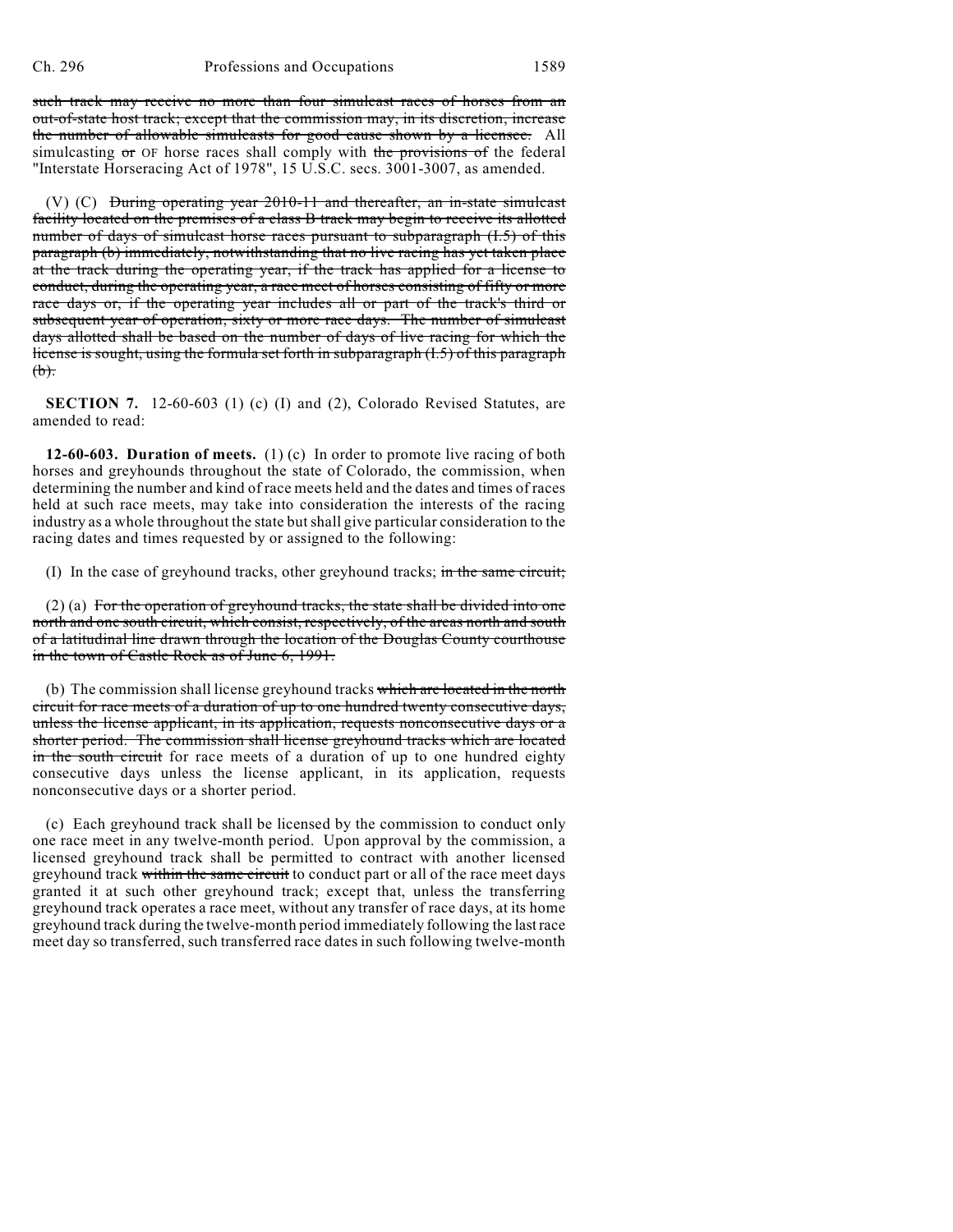period shall be assigned by the commission to the transferee greyhound track, in addition to the race meet dates of the transferee greyhound track which THAT are otherwise authorized pursuant to this subsection (2), upon application by the transferee greyhound track for such race dates if the transferee greyhound track otherwise meets all requirements for conducting a greyhound race meet.

(d) The commission shall schedule race meets of greyhounds so that there is a race meet, but not more than one race meet, being conducted at a greyhound track in both the north and the south circuits at all times; except that race meets of greyhounds may be scheduled to run concurrently in the same circuit if the greyhound tracks running the concurrent meets are not closer to each other than one hundred miles.

**SECTION 8.** 12-60-701 (1), (2), and (4), Colorado Revised Statutes, are amended to read:

**12-60-701. License fees and Colorado-bred horse race requirement - repeal.** (1) Subject to the provisions of section  $12-60-702$  (1), for the privilege of conducting racing under a license issued under and of operating an in-state simulcast facility pursuant to the provisions of this article, a licensee for the racing of greyhounds and an operator of an in-state simulcast facility which THAT receives simulcast races of greyhounds shall pay to the department of revenue through the division five percent, and on and after July 1, 1994, four and one-half percent of the gross receipts derived from pari-mutuel wagering during any such race meet or placed on such simulcast races THAT ARE RECEIVED THROUGH A LIVE GREYHOUND TRACK.

(2) (a) (I) For the privilege of conducting racing under a license issued under and of operating an in-state simulcast facility pursuant to the provisions of this article, a licensee for the racing of horses and an operator of an in-state simulcast facility which THAT receives simulcast races of horses OR GREYHOUNDS PURSUANT TO SECTION 12-60-602 (5) (a) (III) shall pay to the department of revenue through the division three-fourths of one percent of the gross receipts of the pari-mutuel wagering at any such race meet or placed on such simulcast races; except that a licensee for the racing of horses at a class B track race meet shall pay to the department of revenue through the division the greater of the actual cost of regulation of such race meet by the commission, up to a maximum of two thousand five hundred dollars per race day, or three-fourths of one percent of the gross receipts of the pari-mutuel wagering at any such race meet.

(II) (A) EXCEPT AS OTHERWISE PROVIDED IN SUB-SUBPARAGRAPH (B) OF THIS SUBPARAGRAPH (II), in addition to the amount paid to the department of revenue through the division in subparagraph (I) of this paragraph (a), a licensee for the racing of horses and an operator of an in-state simulcast facility which THAT receives simulcast races of horses OR GREYHOUNDS PURSUANT TO SECTION 12-60-602 (5) (a) (III) shall pay to Colorado state university for allocation to its school of veterinary medicine one-fourth of one percent of the gross receipts of all pari-mutuel wagering, except on win, place, or show, at such horse race meet or placed on such simulcast races, to be used for racing-related equine research. To receive research funding under this subparagraph (II), an institution or individual must describe and report to the commission on all projects upon completion.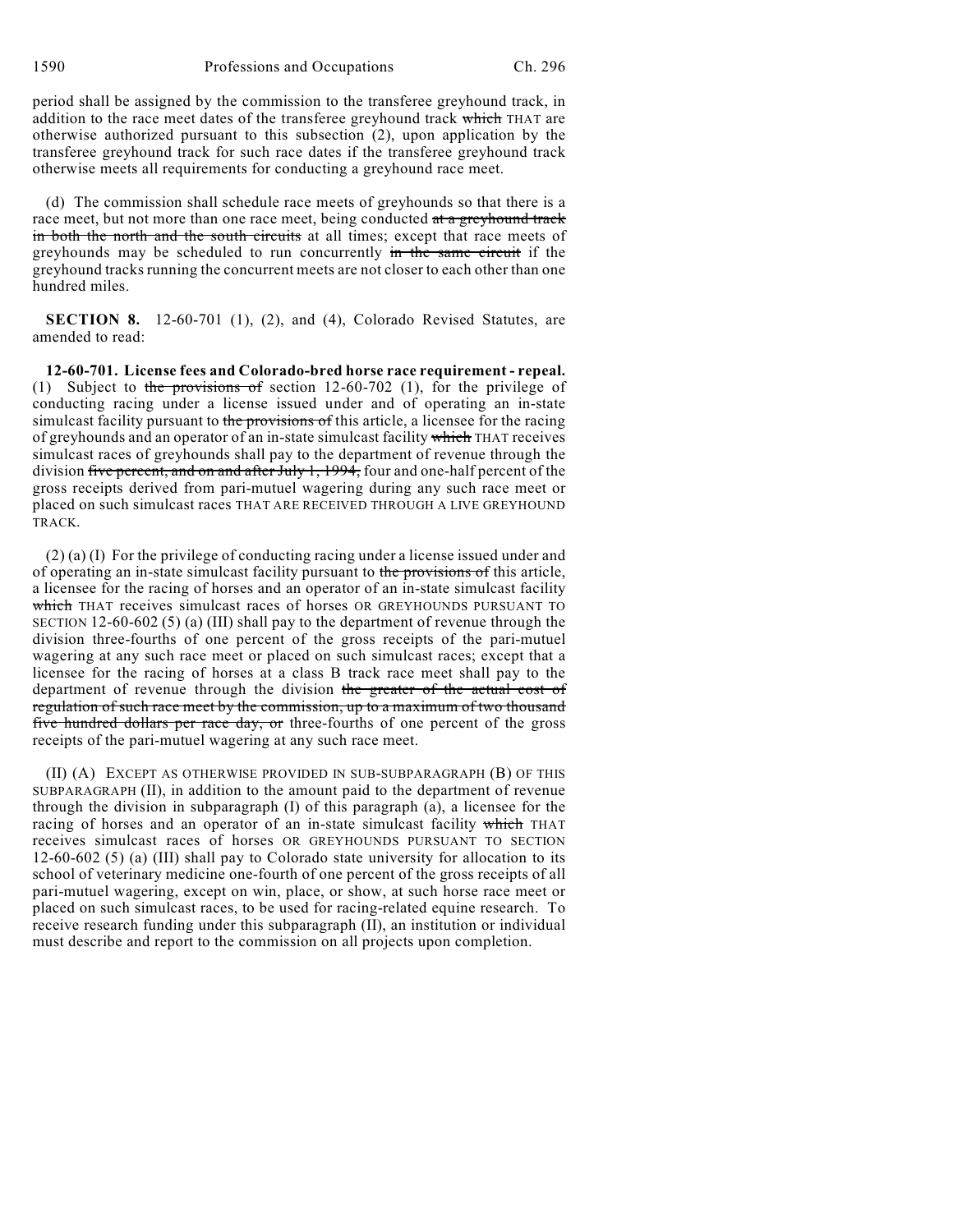#### Ch. 296 Professions and Occupations 1591

(B) IN THE CASE OF PARI-MUTUEL WAGERS ON GREYHOUND SIMULCAST SIGNALS RECEIVED BY A CLASS B TRACK, IN LIEU OF THE AMOUNTS OTHERWISE PAYABLE TO COLORADO STATE UNIVERSITY PURSUANT TO SUB-SUBPARAGRAPH (A) OF THIS SUBPARAGRAPH (II), THE LICENSEE SHALL INSTEAD PAY AN EQUIVALENT AMOUNT INTO A TRUST ACCOUNT FOR DISTRIBUTION IN ACCORDANCE WITH RULES OF THE COMMISSION UNDER SECTION  $12-60-702$  (1) (e) (II).

(b) In addition to any moneys to be paid pursuant to paragraph (a) of this subsection (2), a licensee for the racing of horses and an operator of an in-state simulcast facility that receives simulcast races of horses OR GREYHOUNDS PURSUANT TO SECTION 12-60-602 (5) (a) (III) shall pay to a trust account one-half of one percent of the gross receipts of pari-mutuel wagering on win, place, and show and one and one-half percent of the gross receipts from all other pari-mutuel wagering at any such race meet or placed on such simulcast races for the horse breeders' and owners' awards and supplemental purse fund established in section 12-60-704.

(c) (I) The operator of a simulcast facility which THAT receives simulcast races of horses OR GREYHOUNDS PURSUANT TO SECTION 12-60-602 (5) (a) (III) shall retain five percent of the gross receipts of pari-mutuel wagering placed on such simulcast races at that facility, to be used to cover the particular expenses incurred in operating a simulcast facility.

(II) (A) Of the five percent of gross receipts retained pursuant to subparagraph (I) of this paragraph (c), the operator of a simulcast facility that is not located at a class B track and that receives simulcast races of horses shall remit to the operator of the class B track from which such simulcast races were received one-fifth, representing one percent of the gross receipts of pari-mutuel wagering placed on such simulcast races at the simulcast facility.

(B) This subparagraph (II) is repealed, effective April 20, 2010.

(4) The commission shall establish and adjust annual fees for the race meet license and all other licenses issued pursuant to this article to generate revenue that approximates the direct and indirect costs of administering this article. Such fees shall be credited to the racing cash fund created in section 12-60-205.

**SECTION 9.** 12-60-702 (1) (e) (II) and (1) (e) (III), Colorado Revised Statutes, are amended to read:

**12-60-702. Unlawful to wager - exception - excess - taxes - special provisions for simulcast races - repeal.** (1) (e) (II) Each operator of an in-state simulcast facility which THAT receives simulcast races of horses or greyhounds shall pay to purse funds for the racing of horses or greyhounds, respectively, depending on the animals taking part in REPRESENTED BY THE LICENSEE PROVIDING each simulcast race, and to such in-state or out-of-state tracks and simulcast facilities as described in the simulcast agreement filed with the commission such percentages of the gross pari-mutuel wagering on such simulcast races, after deduction of any signal fee required by an out-of-state host track or an in-state host track, paid during the current year or any previous year, and the applicable amounts specified in PARAGRAPH (b) OF subsection (2)  $(b)$  of this section, in section 12-60-701 (1), (2)  $(a)$ ,  $(2)$   $(b)$ , and  $(2)$   $(c)$ , and in section 12-60-704  $(2)$ , as shall be specified in such